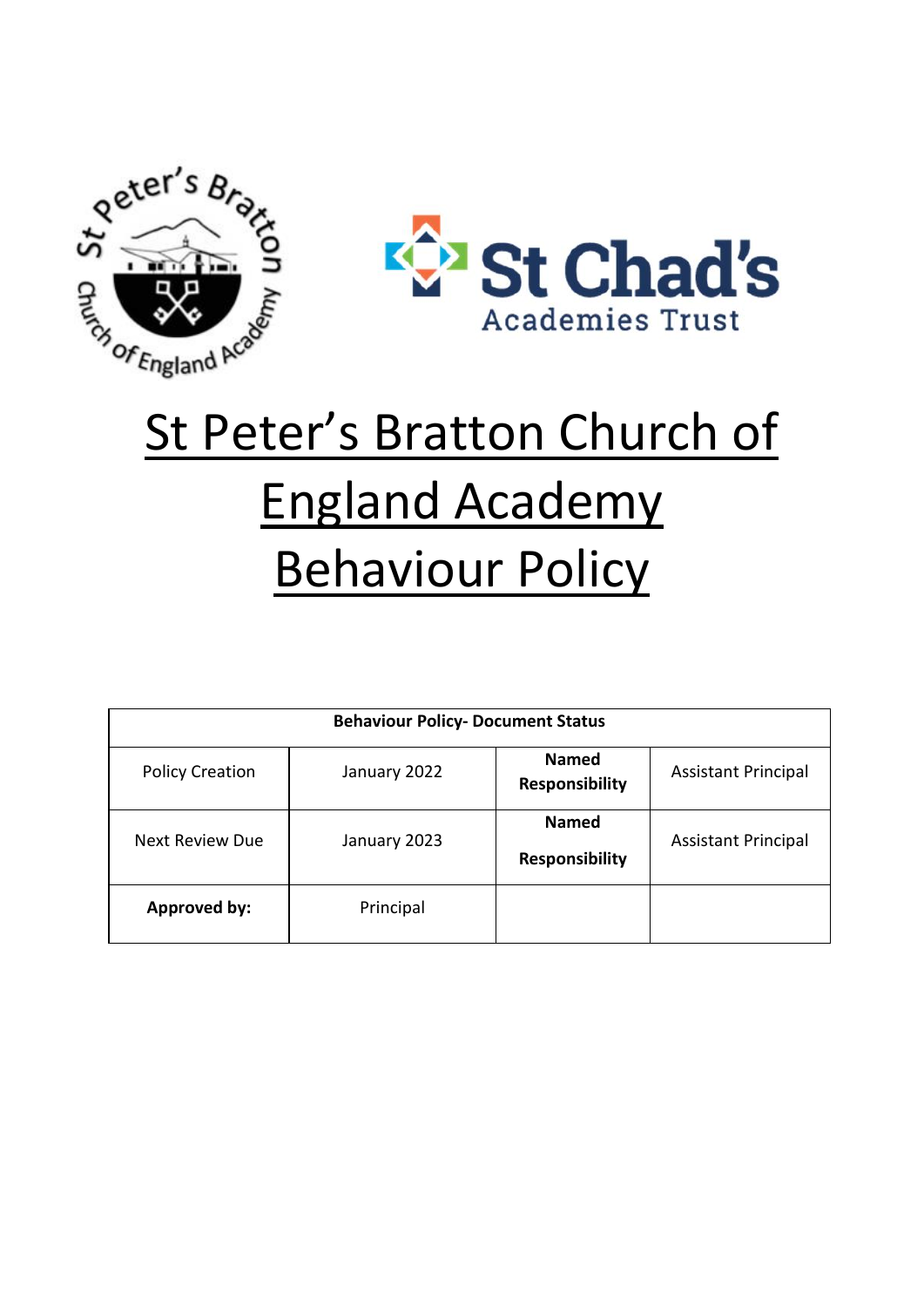#### **Behaviour Policy**

St Peters Bratton C of E Academy is a warm and welcoming community school, stemmed from our Christian distinctiveness, with strong links with our governors and families. We believe in fostering a caring and supportive environment with a calm atmosphere where everybody is valued. We aim for our learners to excel in all areas through a rich curriculum offer and their strengths to be celebrated. We prioritise our pupil's happiness and safety and aim to build in partnership with families, confident and resilient learners.

#### **Our School Values and Ethos:**

*Enriching lives everyday; enabling our school community to learn, achieve and flourish through living 'life in all its fullness'*

- Our Values: Excellence Nurture
- Respect
- Integrity
- Compassion
- Hope

These values were selected in collaboration with staff, governors, pupils, and families and play a key role throughout our school day including during lunchtimes and assemblies.

#### **Promoting positive behaviour**

St Peters Bratton C of E Academy always promotes positive behaviour throughout the school day. We aim to focus on the positive actions and excellent work of our pupils, administer rewards and celebrate their achievements. These recognitions can include instant verbal praise and reward. We also include the following rewards.

- **House points** each child is allocated one of our 4 houses: Haughmond, Wrekin, Stiperstones or Caer Craddoch. These have been recently introduced in school and were decided between the staff and pupils. Children can earn team points. These will be collated throughout the week and totals celebrated during a weekly assembly lead by a member of Senior Leadership (SLT). House points will be included in various individual and teamwork and/or competitions such as sports day. The team with the most points is celebrated at the end of every term/year.
- **Proud Cloud** Children in every class have their name on a peg. They may be asked to move their peg to the proud cloud because a member of staff is proud of an achievement that day.
- **Postcard home** Any adult in school may choose to send a postcard home as a reward for something positive the child has done. This is a postcard to them, thanking them for their hard work or success.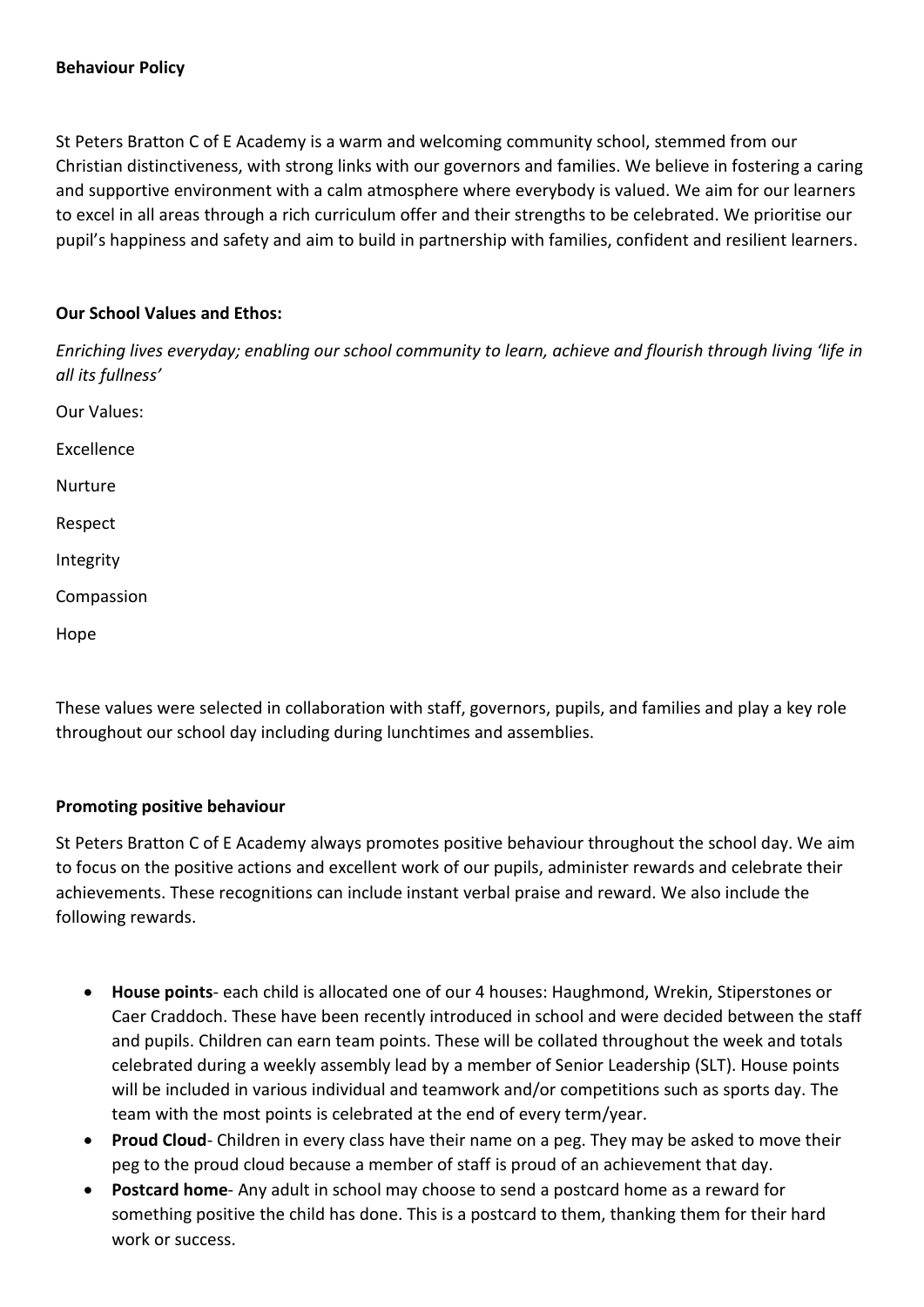- **Lunchtime VIP** Decided by lunchtime supervisors and celebrated in the newsletter and weekly assembly. Lunchtime VIPs wear a special lanyard for the following week and have special privileges at lunchtime.
- **Special Mentions** class teachers select 2-3 pupils who have demonstrated excellence in any area of school during that week. A member of SLT visits classrooms each week to announce their special mentions.
- **Outstanding board** each classroom displays an outstanding board. Teachers will display examples of outstanding work produced by the children in their class.
- **Principals Award** Every half term, each class teacher selects 2 pupils for the Principals Award. Parents receive a letter in the post from the principal, explaining why their child has been selected for the award. The principal then visits the classroom at the start of the next half term, with a special Principals Award badge to wear with their uniform.

## **Unacceptable behaviour**

Although we focus on the promotion of positive behaviour at St Peter's Bratton C of E Academy, it is important that pupils understand that poor actions have consequences and should they decide to make these, children will be given a sanction alongside the opportunity to reflect on their behaviour with a view to not repeat it.

Unacceptable behaviour includes

- Physical violence/hurting others
- Swearing
- Defiance
- Racism
- Homophobic/transgender related behaviour
- Throwing furniture/equipment
- Disobeying school expectations
- Disturbing the classroom
- Rudeness
- Telling lies
- Vandalism
- Drug-related behaviour
- Carrying a weapon

If a child's behaviour is unacceptable, the staff will decide the best course of action to follow this up. In the first instance, the class teacher will lead on this and will quietly speak to the child who is displaying poor behaviour, always providing them with the opportunity to turn the behaviour around. Should the behaviour continue, or be of greater severity, then the class teacher may feel it necessary to take a stronger course of action. This may include moving the child away from their peers in the classroom, taking away a privilege and/or calling on a member of SLT. When behaviour has escalated to where a more serious course of action is required, this may include the child being taken out of class and taken into isolation to complete their work, their parents being called, and their behaviour discussed, recorded and consequences agreed. We aim to always have the children to return as quickly and safely back to their classroom, ensuring reflection time and restorative discussions have been had, where appropriate.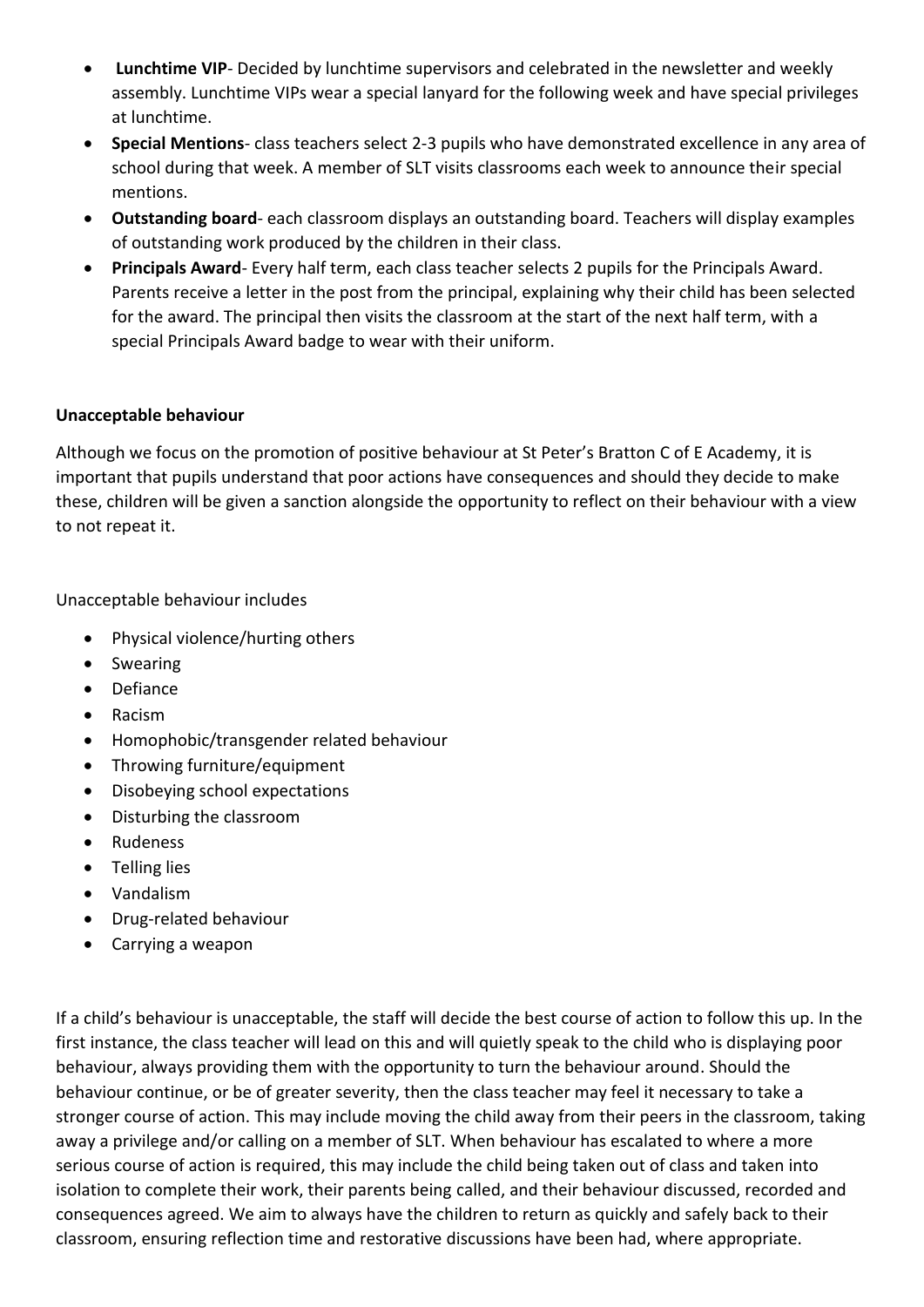We aim for our pupil's behaviour to not escalate to this point but if it does, we endeavour to provide reflection time and to support the child in preventing this type of behaviour happening again. When more serious or constant behaviour has occurred, then the class teacher and a member of SLT may agree a more structured and/or specific response to enable the child to learn from this behaviour, reflect and give them the strategies to manage this differently or better, in the future. Through discussions with parents, it may be decided that other help is support or referrals to other external agencies made to help support the child, staff, and parents to manage the behaviour as effectively as possible. This might include a referral to Behaviour Support (BSAT) or an Educational Psychologist who will assist the school in best supporting the child's needs. This course of action will be led by the school's SENDCo.

### **Meeting pupil needs in school**

#### **Pastoral Support**

At St Peter's Bratton C of E Academy, we prioritise the children's emotional well-being and therefore have a pastoral support system in place to support any pupil who is experiencing difficulties. This may include pupils exhibiting challenging behaviour. In this instance, staff will refer the child to pastoral support who will work closely with the parents and staff involved with the pupil to provide a program of support. Depending on the need, this may involve short term or longer-term provision such as therapy sessions or emotional literacy support.

#### **Exclusions**

If the unfortunate and rare event of excluding a pupil is required, this decision can only be made by the Principal or the Senior Leader acting in place of the principal on that day. If the Principal is absent, the Senior Leader (if practicable), will seek permission from the principal. A pupil can be excluded from school for one or more fixed periods during a school year. The Principal may also permanently exclude a pupil. This would be an absolute last resort following a significant level of support had been implemented over a period of time. In all cases regarding exclusions, current DFE guidance and requirements will be followed.

Parents are contacted immediately if their child is permanently excluded from school. It will be made clear that should they wish to appeal against the decision they should log this appeal to the Local Academy Committee (LAC). The principal will inform the LAC about any exclusions beyond a 5-day period. The school should provide work to be completed for up to the first 5 days of exclusion. It is the parent's responsibility to ensure this is completed and returned to school for marking. From day 6 of an exclusion, temporary arrangements are made for the child's schooling and in the event of a permanent exclusion, the local authority will contact the parents regarding next steps.

The LAC has the responsibility of setting guidelines and expectations regarding behaviour and discipline. The committee members support the principal in implementing and reviewing the behaviour policy on a regular basis. The principal will report to governors during their termly report. When the LAC meet, they will discuss the circumstances around the exclusion of a child. Should they decide a permanently excluded pupil should be reinstated (following an appeal), then the school should comply with their decision.